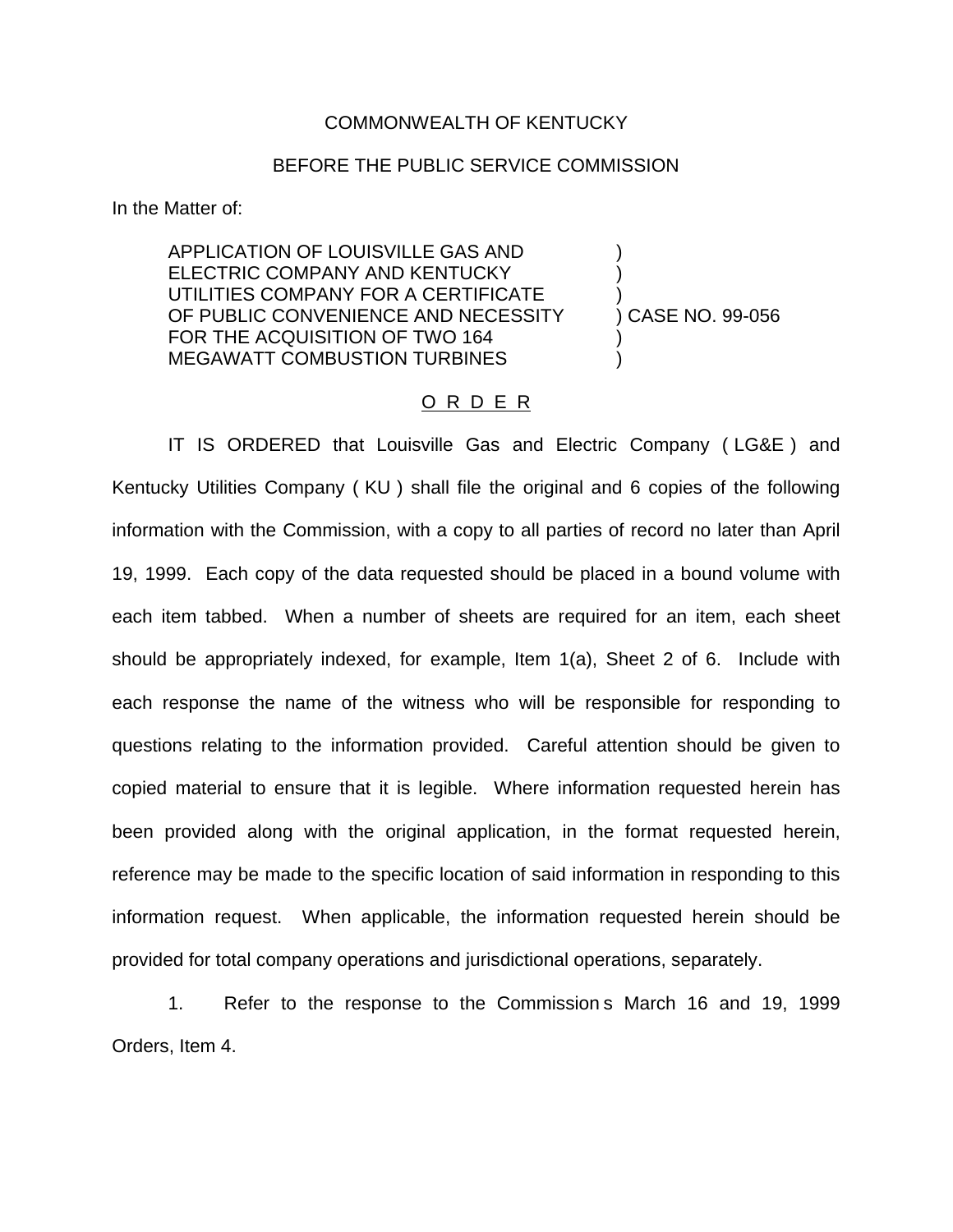a. Is it correct that there are no memorandum of understanding or other written documents concerning the construction by LG&E Capital Corp. of two combustion turbines ( CTs ) on property owned by KU? If no, provide copies of the documentation.

b. Is KU following good business practices by allowing LG&E Capital Corp. to construct an asset on KU s property without some governing document or agreement? Explain the response.

c. Since the construction site for the CTs has not been transferred, deeded, or leased to LG&E Capital Corp., explain in detail how this arrangement does not constitute a subsidization of LG&E Capital Corp. operations by KU.

2. Refer to the response to the Commission s March 16 and 19, 1999 Orders, Item 15.

a. KU and LG&E were requested to provide the expected levels of emissions and the expected levels of effluent discharges for the two 164 megawatt CTs, for the units alone and for the entire site at the Brown station upon the new CTs becoming operational. The response did not quantify the expected levels of emissions or effluent discharges. The request was seeking a quantification of these levels. With this clarification, provide the information originally requested.

b. When did KU begin its discussions with the Kentucky Division of Water concerning its Kentucky Pollutant Discharge Elimination System ( KPDES ) permit? Did these discussions begin prior to the start of the CT construction?

c. Provide copies of the application and all supporting documentation submitted to the Kentucky Division of Water concerning the modification of the existing

-2-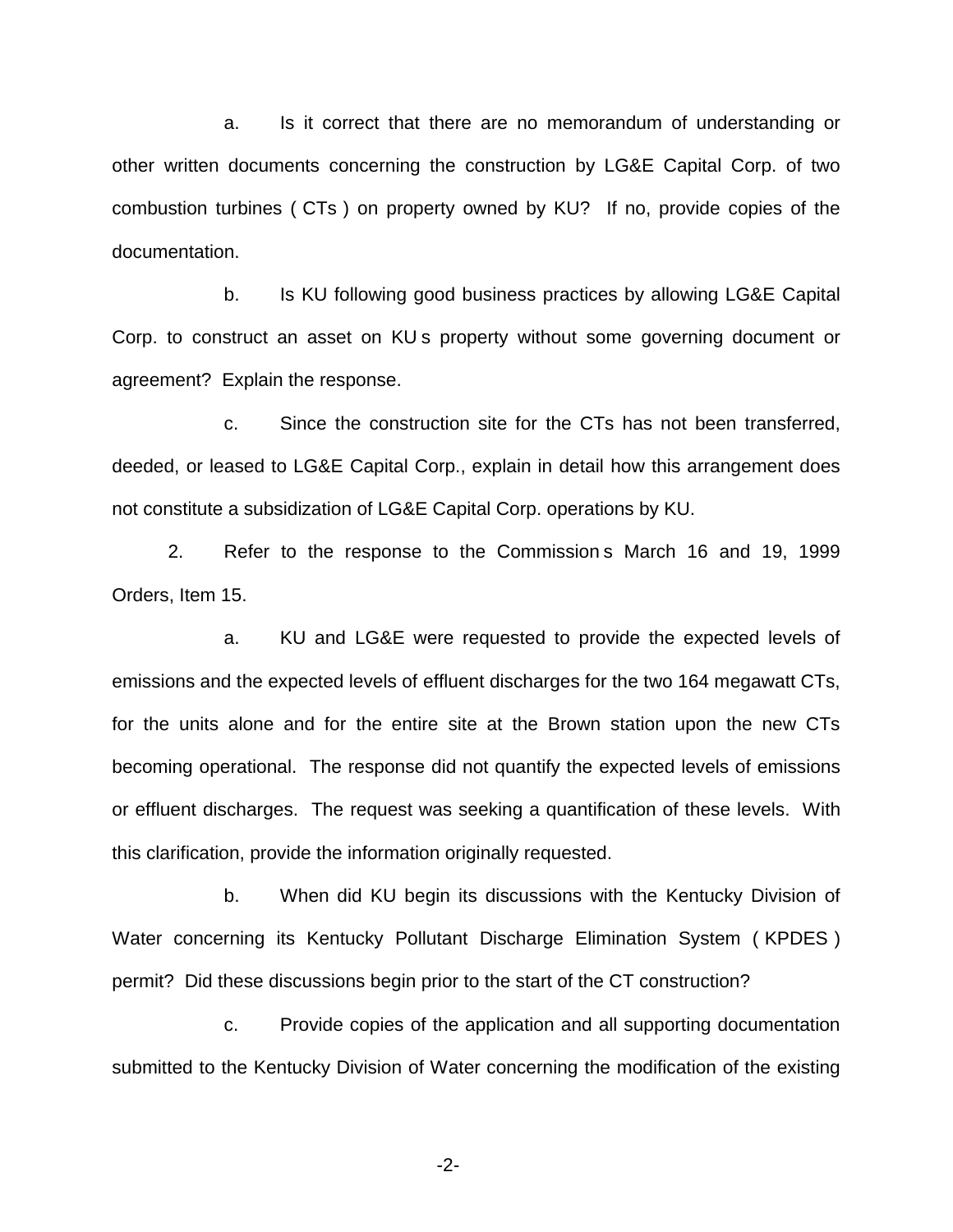KPDES permit. Any documents filed in conjunction with this modification after the response date to this Order, as well as the Kentucky Division of Water s ruling on the request to modify, should be filed in the record of this proceeding as a supplemental response to this data request item.

d. Is KU bearing the full cost of seeking this permit modification? Depending on the Commission s decision, will either LG&E or LG&E Capital Corp. reimburse KU for this expense?

3. Refer to the response to the Commission s March 16 and 19, 1999 Orders, Item 16. When did the construction actually begin on the two CTs?

4. Refer to the response to the Commission s March 16 and 19, 1999 Orders, Item 16(b). Included in the response is the statement, The two new CTs represent Phases IV (April 1998) and V (April 1999) and thus construction must commence by October 1999 and October 2000, respectively.

a. Given this statement, explain in detail how the 18-month requirement contained in the air quality permit is applicable when construction of the Phase V CT appears to have begun prior to April 1999.

b. Provide copies of any interpretations by the Kentucky Division of Air Quality which support the position that the actual construction of the Phase V CT could commence prior to the date listed in the phased construction schedule of the air quality permit.

c. Based on the information provided in this proceeding by LG&E and KU, explain why KU is not in violation of the phased construction schedule contained in its air quality permit for the Brown station.

-3-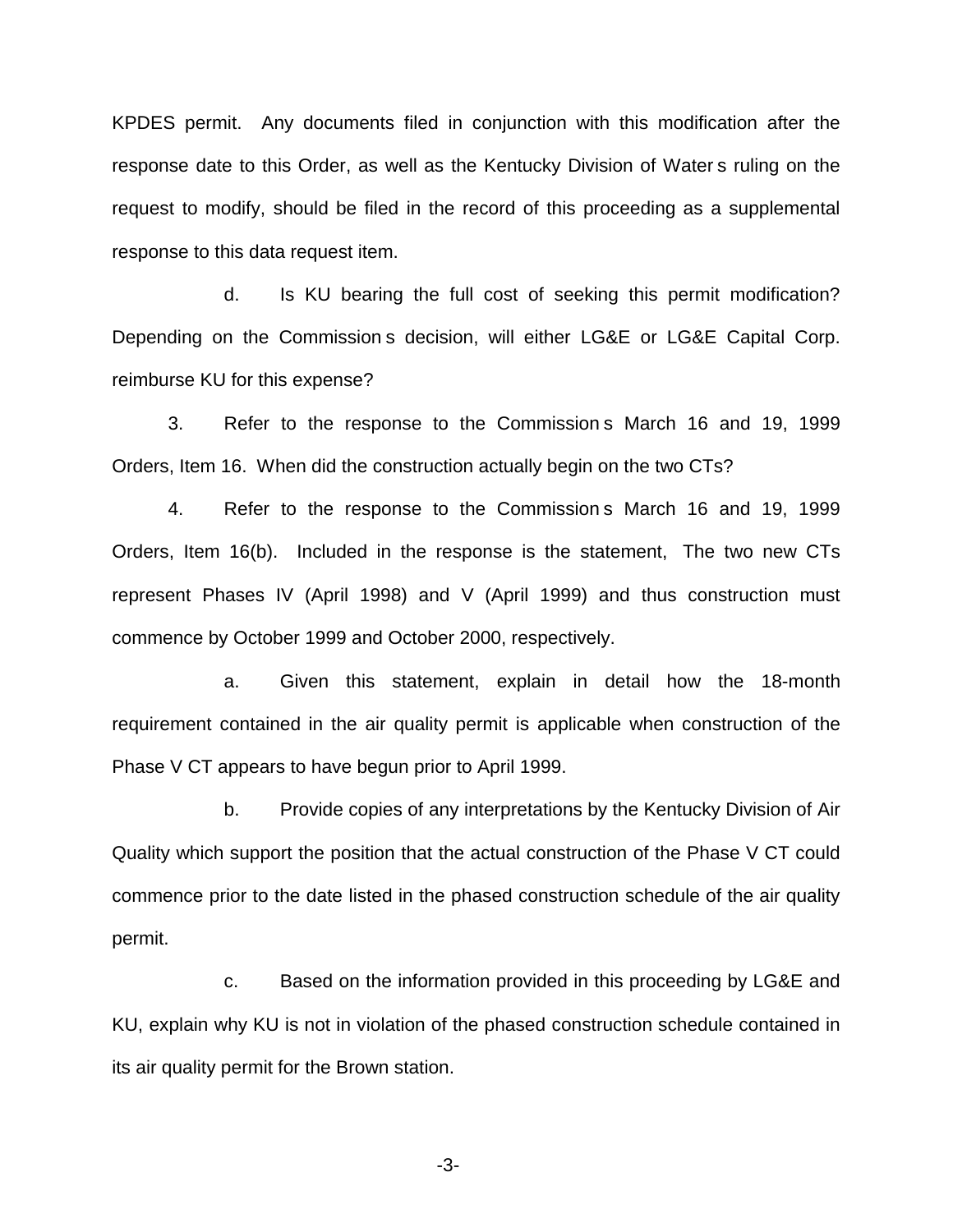5. Refer to the response to the Commission s March 16 and 19, 1999 Orders, Item 18(d). Explain in detail how the decision to not allocate any of the incurred work order costs to date to LG&E Capital Corp. does not constitute the subsidization of LG&E Capital Corp. operations by KU.

6. Refer to the response to the Commission s March 16 and 19, 1999 Orders, Item 19. The response includes the statement, The cost of the CTs at the time of the transfer will be less than the fair market value.

a. Has KU or LG&E determined the fair market value of the CTs? If yes, provide the fair market value and explain in detail how the amount was determined.

b. If the fair market value of the CTs has not been determined, explain in detail how KU and LG&E have reached the conclusion that the cost of the CTs at the time of transfer will be less than fair market value.

7. Refer to the response to the Commission s March 16 and 19, 1999 Orders, Item 20(b). KU was requested to provide a listing of the expenses it would incur to operate and maintain the CTs and explain how it would allocate those expenses to LG&E. While the allocation approach was provided, no listing of the operating and maintenance expenses was provided. Provide the originally requested information.

8. Refer to the Amended Application filed on April 1, 1999, Exhibit A, the Description of the Proposed Facility Combustion Turbine Specifications. For each of the specifications listed below, provide the actual specifications of the CTs installed at the Brown station.

a. Each CT will have a nominal output rating of 75 to 100 megawatts.

-4-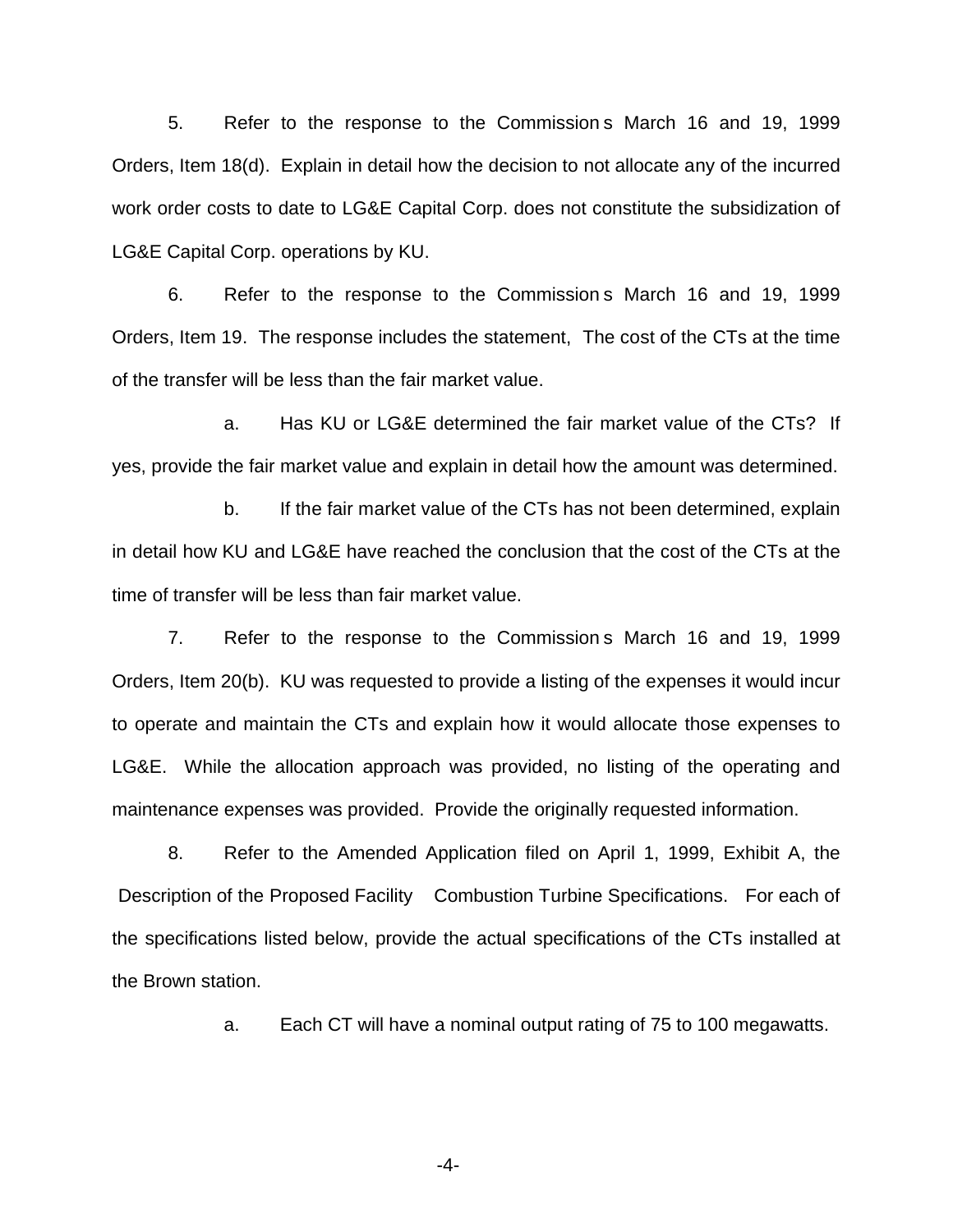b. The heat input to each CT for these nominal ratings will be in the range of 900 to 1200 million BTU per hour.

c. Number two distillate fuel oil will be the primary fuel.

d. Number two distillate fuel oil will be stored at the site in sufficient quantities to assure an adequate supply to fuel the CTs.

e. At least two of the CTs will have fast start capability.

f. The exhaust gas generated by each CT will be in excess of 1 million cubic feet per minute and at a temperature of approximately 950 degrees Fahrenheit.

g. The commercial operating date of the first CT is scheduled to be the summer of 1994, with three more units in the summer of 1995.

h. KU s load forecast predicts the addition of three more CTs, one unit each in the summers of 1996, 1997, and 1998.

9. Refer to the response to the Commission s March 16 and 19, 1999 Orders, Item 23(c), page 2 of 6. You indicated that one of the reasons for rejecting all of the proposals to sell power was that each proposal was more costly than the actively traded market.

a. Provide a present worth analysis of each proposal received.

b. Provide a present worth analysis of the two proposed combustion turbines.

c. Explain how the CTs were the least cost. Provide all supporting calculations.

-5-